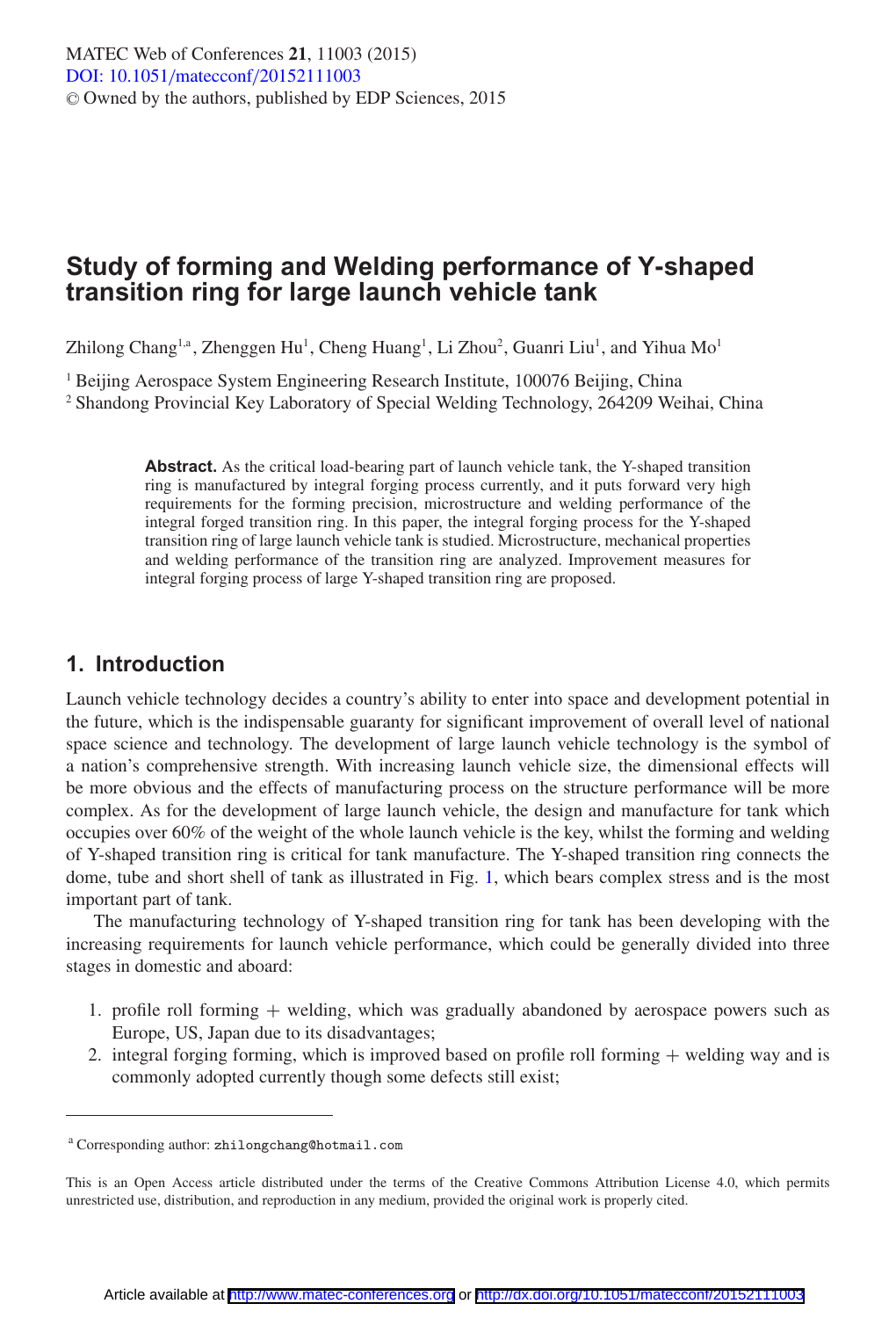#### MATEC Web of Conferences

<span id="page-1-0"></span>



<span id="page-1-1"></span>

3. special-shaped ring integral forging forming + precision bulging, which is developed at the beginning of the 21st century to solve the problems associated with integral forging forming way. It can realized the forming of transition ring with irregular section and accurate control of microstructure and properties.

During the development of 5 m diameter integral forged Y-shaped transition ring, previous study revealed that microstructure and performance inhomogeneity induced by the increase of structure size. Coarse microstructure is prone to be formed in base material of transition ring and it would affect its mechanical properties and forming performance. Obvious non-uniformity is also found in the welded joint of transition ring, which results in the low elongation with large discreteness, and thus it tends to be the danger zone and restrict the reliability of the tank. In this paper, the integral forging process of 2219 aluminium alloy Y-shaped transition ring for large launch vehicle tank is studied. Microstructure, mechanical properties and welding performance of transition ring are analyzed. Improvement measures for integral forming process of large diameter transition ring are proposed.

### **2. Experimental materials and procedure**

2219 aluminium alloy Y-shaped transition ring was produced by reaming and rolling process. The ingot with dimension of  $\Phi$ 940 mm  $\times$  2500 mm was treated by a series of process to obtain the 2219-T852 aluminium alloy transition ring with dimension of  $\Phi$ 5016 mm (external diameter)  $\times$   $\Phi$ 4748 mm (inner diameter)  $\times$  445 mm. It was then processed by machining after qualified by non-destructive testing. Mechanical properties testing samples were taken from the inner part with relatively low properties of transition ring before machining. Y-shaped transition ring and tube was assembled by welding finally.

The welding performance of transition ring with tube was evaluated on test pieces with dimension of  $300 \text{ mm} \times 200 \text{ mm} \times 6 \text{ mm}$ . 2219-T852 and 2219-T87 aluminium alloy was chosen for transition ring and cube, respectively. The illustration for welding test piece set-up is shown in Fig. [2.](#page-1-1) Variable polarity pulsed gas tungsten arc welding (VPP-GTAW) process was used. back welding and cosmetic welding were performed under helium and argon gas shielding at flow rate of 11 L/min, respectively. The detailed welding parameters are listed in Table [1.](#page-2-0) The welded joint was evaluated by non-destructive testing after welding.

Microstructural evolution was investigated by optical microscopy (OM, Olympus-PMG3). All OM specimens were prepared by standard metallographic procedures and etched with Keller's reagent  $(4 \text{ ml HF} + 6 \text{ ml HCl} + 10 \text{ ml HNO}_3 + 190 \text{ ml H}_2O)$ . Mechanical properties of base material and weld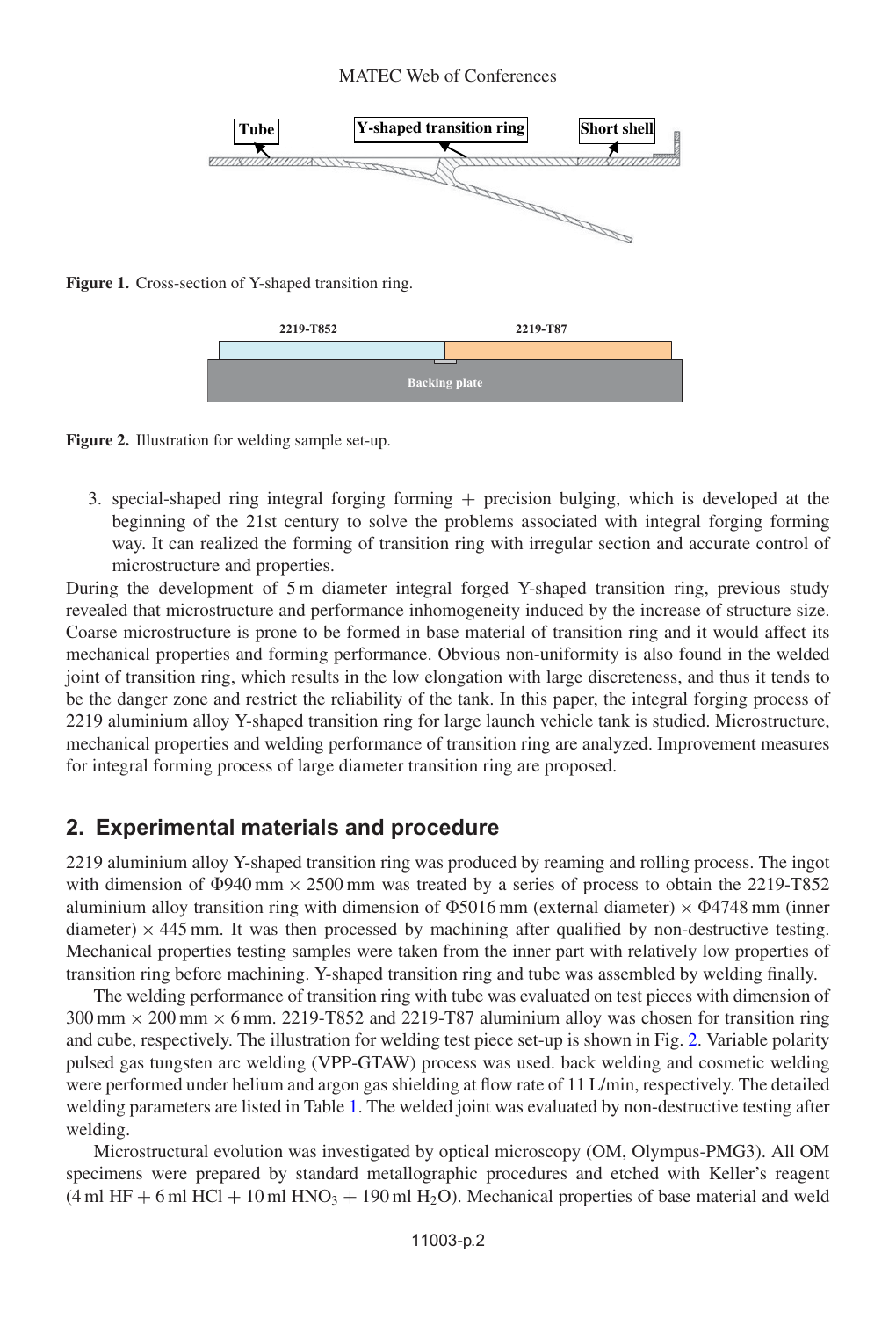#### ICNFT 2015

| <b>Parameters</b> | <b>Electric</b><br>current<br>A)   | Power<br>frequency<br>(Hz) | AC.<br>balance<br>$\%$ | <b>Pulse</b><br>frequency<br>(Hz) | <b>Pulse</b><br>duration<br>$\mathscr{G}_o$ | <b>Background</b><br>current<br>$($ %) | Welding<br>speed<br>(m/h) |
|-------------------|------------------------------------|----------------------------|------------------------|-----------------------------------|---------------------------------------------|----------------------------------------|---------------------------|
| <b>Backing</b>    | 210                                |                            |                        |                                   |                                             |                                        |                           |
| Cosmetic          | $EN:235 \pm 10$<br>$EP:275 \pm 10$ | 55                         | 60                     | 0.8                               | 60                                          | 50                                     |                           |

<span id="page-2-0"></span>**Table 1.** Welding parameters for VPP-GTAW process.

<span id="page-2-2"></span><span id="page-2-1"></span>**Table 2.** Tensile properties of test samples taken from different directions of transition ring.

| No.     | <b>Longitudinal direction</b> |                  |                | No.     | <b>Transverse direction</b> |                  |                  |
|---------|-------------------------------|------------------|----------------|---------|-----------------------------|------------------|------------------|
|         | $\sigma_{0.2}$                | $\sigma_{\rm h}$ | O <sub>5</sub> |         | $\sigma_{0.2}$              | $\sigma_{\rm h}$ | $\delta_5$       |
|         | (Mpa)                         | (Mpa)            | $(\%)$         |         | (Mpa)                       | (Mpa)            | $(\%)$           |
| $1 - 1$ | 372                           | 464              | 12             | $1-2$   | 369                         | 458              | 5                |
| $2 - 1$ | 371                           | 463              | 11             | $2 - 2$ | 372                         | 462              | 6.5              |
| $3-1$   | 364                           | 458              | 12.5           | $3-2$   | 367                         | 444              | 4.5              |
| $4 - 1$ | 362                           | 456              | 12.5           | $4 - 2$ | 366                         | 432              | 4.5              |
| $5 - 1$ | 364                           | 457              | 10             | $5 - 2$ | 368                         | 452              | 6                |
| $6-1$   | 364                           | 458              | 11.5           | $6 - 2$ | 368                         | 449              | $\overline{5.5}$ |
| $7 - 1$ | 352                           | 458              | 11             | $7 - 2$ | 351                         | 444              |                  |
| $8 - 1$ | 342                           | 452              | 13             | $8-2$   | 351                         | 444              | 6                |
| Average | 361                           | 458              | 11.6           | Average | 364                         | 448              | 5.6              |



**Figure 3.** A typical cross-section of 2219-T852/2219-T87 aluminium alloy welded joint.

joints are evaluated by tensile test. Tensile tests were carried out on an Instron-1186 mechanical tester at room temperature using a crosshead speed of 0.5 mm/min.

## **3. Results and discussion**

Tensile properties of test samples for the transition ring are listed in Table [2.](#page-2-1) It is indicated that mechanical properties of transition ring base material show some differences with different direction, especially for the elongation. The tensile and yield strength of base material are approximately the same for both directions, but elongation of samples for longitudinal direction is almost twice of that for transverse direction.

A typical cross-section of 2219-T852/2219-T87 aluminium alloy welded joint is shown in Fig. [3.](#page-2-2) It is observed that the grain size is coarser in the HAZ of 2219-T852 aluminium alloy side for the transition ring, which could be attributed to the coarse microstructure in the base material of the transition ring. In addition, grain size inhomogeneity was confirmed in the base material of the transition ring with very coarse grains.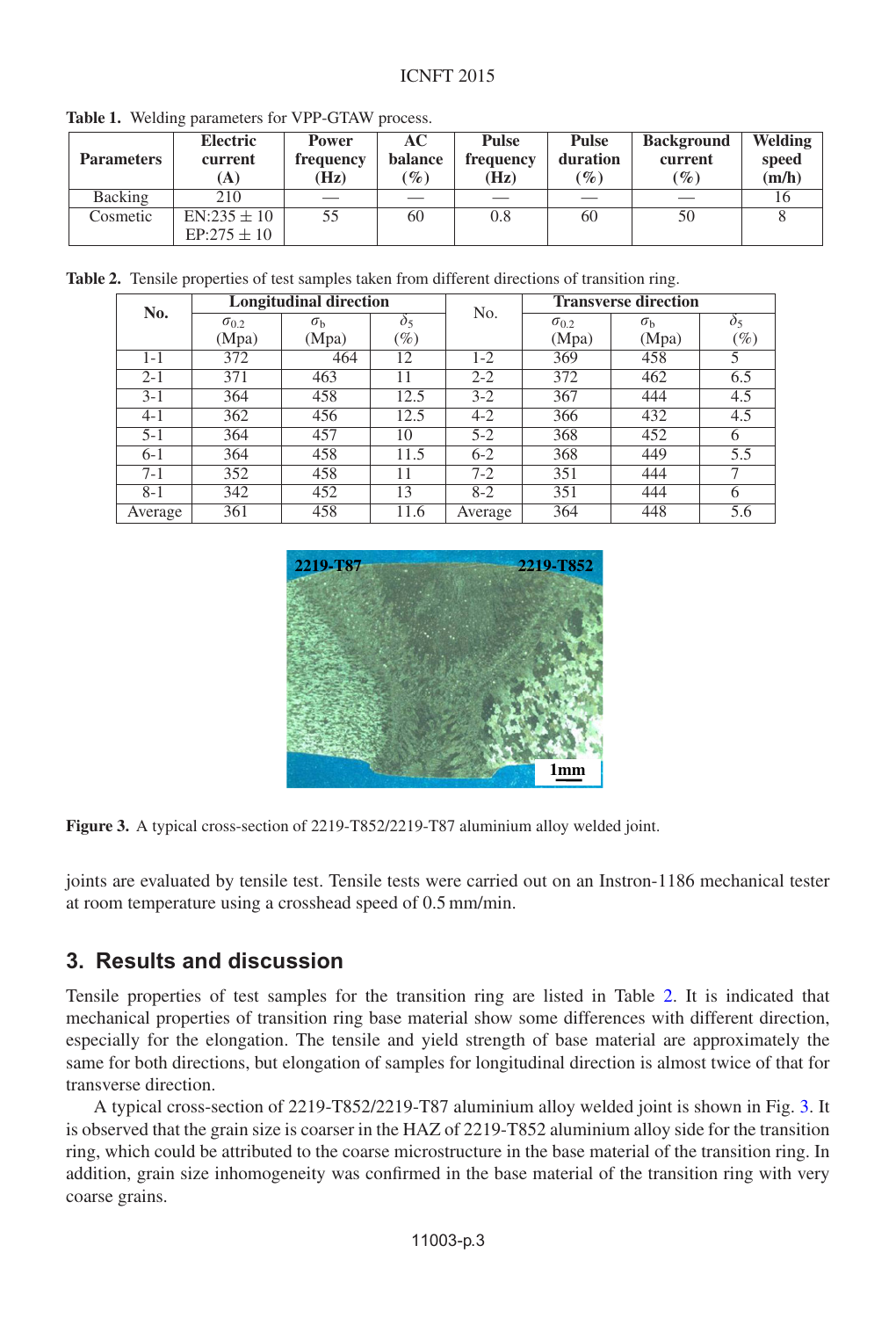#### MATEC Web of Conferences

| No.                      | $\sigma_{0.2}$ | $\sigma_{\bf h}$ | $\delta$ 5 | <b>Fracture locations</b>                                        |
|--------------------------|----------------|------------------|------------|------------------------------------------------------------------|
|                          | (MPa)          | (MPa)            | (%)        |                                                                  |
|                          | 155            | 291              | 6.52       | Weld zone with crack initiation at fusion line of 2219-T852 side |
| $\mathcal{L}$            | 156            | 263              | 5.40       | Weld zone with crack initiation at fusion line of 2219-T852 side |
|                          | 173            | 289              | 5.28       | Fusion line at 2219-T852 side                                    |
| $\overline{4}$           | 158            | 288              | 6.44       | Weld zone with crack initiation at fusion line of 2219-T852 side |
| $\overline{\mathcal{L}}$ | 155            | 268              | 5.24       | Weld zone with crack initiation at fusion line of 2219-T852 side |
| 6                        | 157            | 300              | 8.20       | Weld zone with crack initiation at fusion line of 2219-T852 side |
|                          | 153            | 304              | 8.48       | Fusion line at 2219-T87 side                                     |
| 8                        | 158            | 308              | 6.68       | Fusion line at 2219-T87 side                                     |
| Average                  | 158            | 288              | 6.5        |                                                                  |

<span id="page-3-0"></span>**Table 3.** Mechanical properties and fracture locations of 2219-T852/2219-T87 aluminium alloy welded joints.

<span id="page-3-1"></span>

**Figure 4.** Microstructure of fracture location in 2219-T852/2219-T87 aluminium alloy welded joint.

Mechanical properties and fracture locations of 2219-T852/2219-T87 aluminium alloy welded joints are summarized in Table [3.](#page-3-0) It is shown that almost all of the welded joints fractured near the fusion line at 2219-T852 aluminium alloy side for the transition ring.

A typical fractured welded joint is shown in Fig. [4,](#page-3-1) which indicated that the fracture occurred in the 2219-T852 aluminium alloy side consisted of coarse microstructure.

It can be confirmed that degraded microstructure was formed in the region within 1 mm from fusion line at 2219-T852 aluminium alloy side due to coarse grains in the transition ring. The degraded microstructure was formed perpendicular to the surface of base material, as shown in Fig. [5.](#page-4-0) Degraded microstructure is the mixture of crisp-hard Cu-rich eutectic phase and soft Cu-leak  $\alpha$  phase formed at the grain boundary by liquidation during the welding process, as shown in Fig. [6.](#page-4-1) The  $\alpha$  phase would be yielded and eutectic phase will be brittle fractured under very low level of stress, which decreases the strength and toughness of welded joints.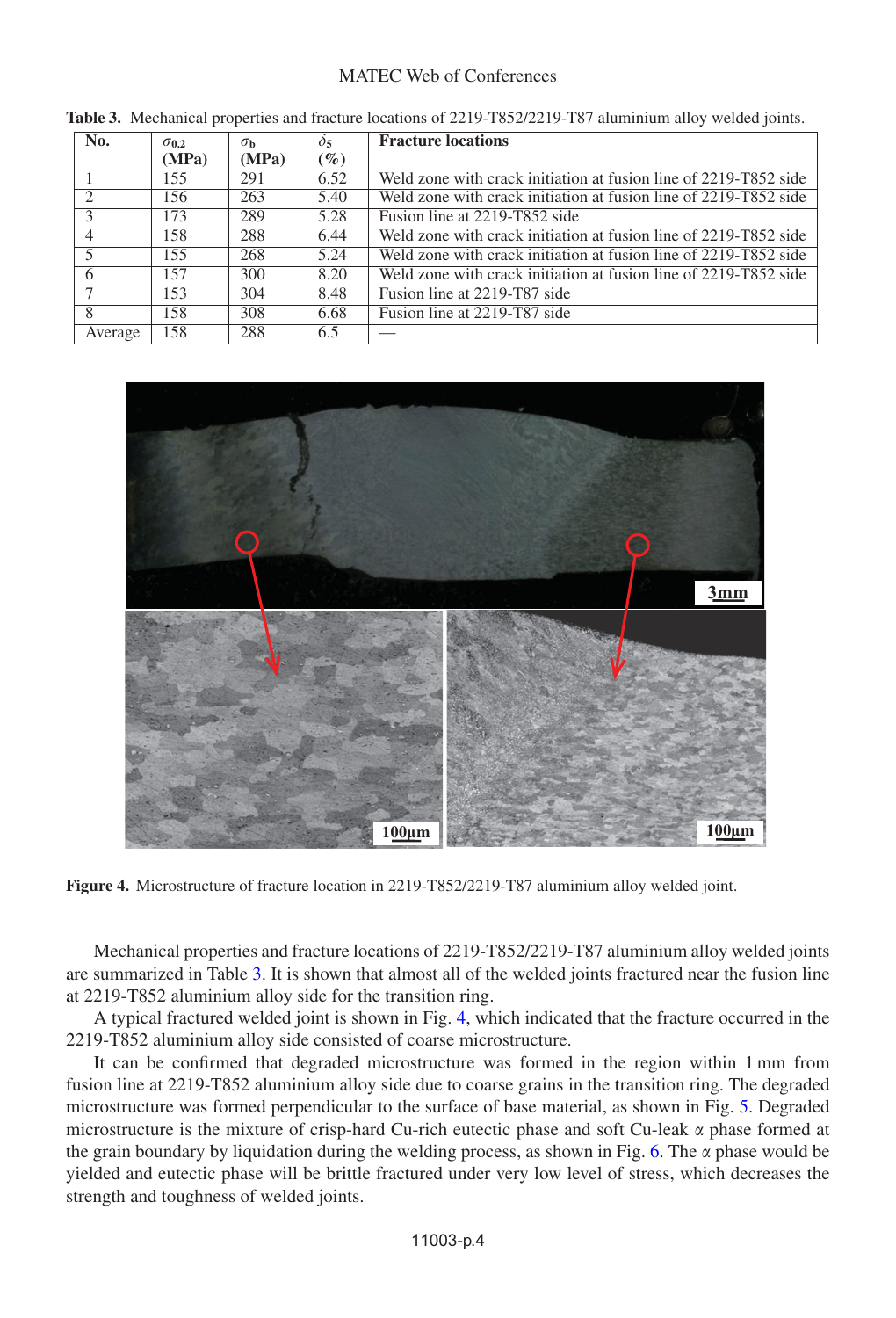### ICNFT 2015

<span id="page-4-0"></span>

**Figure 5.** The microstructure and loading direction of 2219-T852/2219-T87 aluminium alloy welded joint.

<span id="page-4-1"></span>

**Figure 6.** Degraded microstructure of 2219-T852/2219-T87 aluminium alloy welded joint.

# **4. Conclusion**

With the development of heavy-lift launch vehicle technology, the development of ultra-large diameter Y-shaped transition ring will be the major key technology to be solved for ultra-large tank in the future. As for manufacture of transition ring for larger launch vehicle tank, the integral forming will be more difficult. As it is currently known, there are two alternatives:

- 1). the integral forging forming, which can ensure the accurate forming and assembly to the largest degree, and is very benefit for the reliability of large structure.
- 2). subsection welding by advanced welding technologies like friction stir welding into the integral circular structure at first and then make the transition ring connected by integral machining, which requires relatively low for process and equipment.

No matter what kind of way for forming, the uniformity of performance and the stability of welded joint of larger transition ring are still difficulties and further research work is needed.

### **References**

[1] Editorial Committee for A Complete Collection of Aerospace Vehicle in the World. *A Complete Collection of Aerospace Vehicle in the World* (China Aerospace Press, Beijing, 2007)